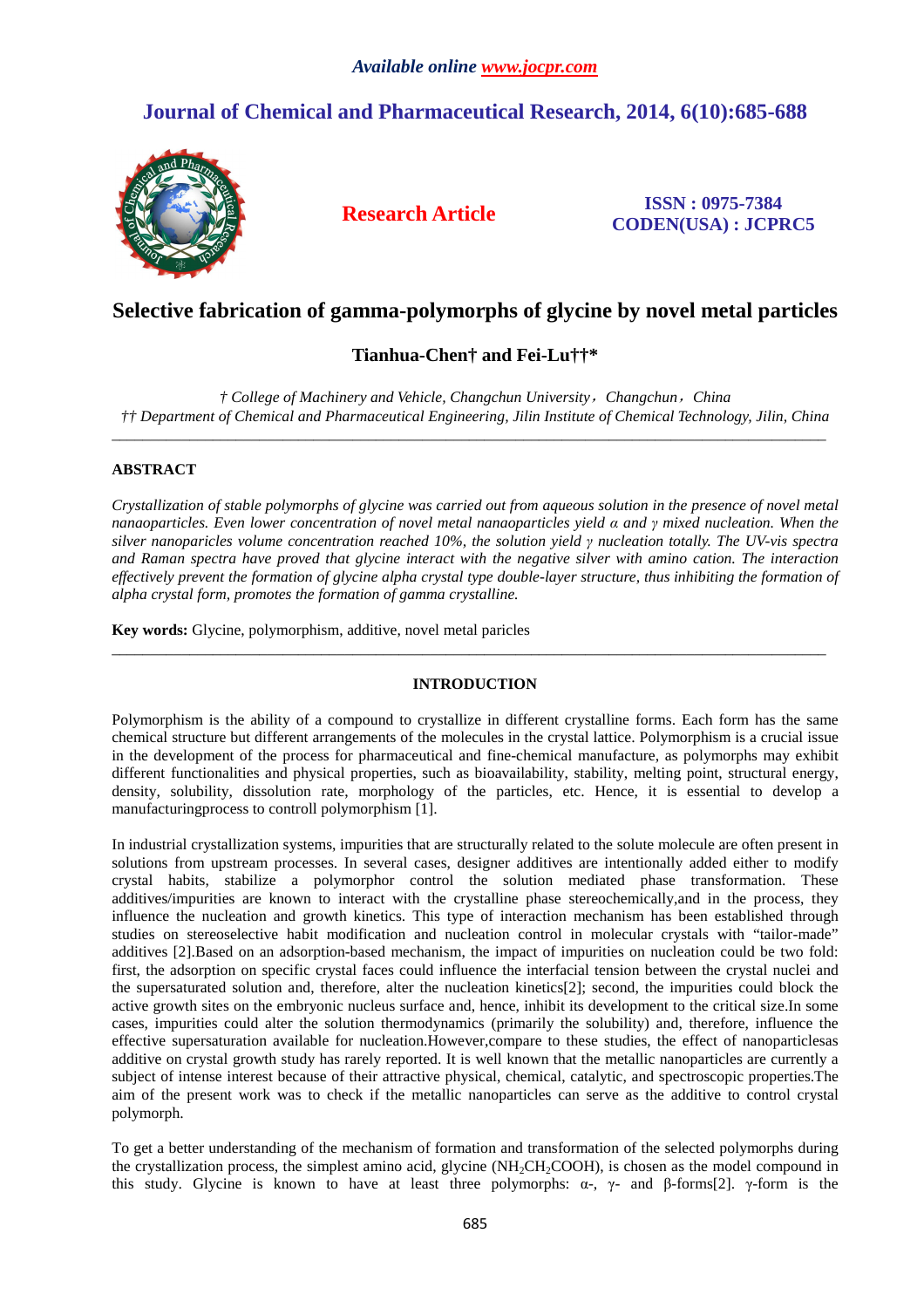thermodynamically most stable form among the three known glycine polymorphs under ambient conditions.However in an aqueous glycine solution, the α-form is the commercially available form because it spontaneously crystallizes from neutral aqueous solutions under normal conditions.The *γ*form apparently only appears whencrystallization takes placefrom acidic or basic solutions, from aqueous solutions by addition of electrolytes,from supersaturated solution irradiatedwith plane-polarized laser light,from neutral aqueous solutions through careful control of the solvent evaporation by using microporous membranes, and from emulsions, microemulsions and lamellar phases by surfactants, etc[3].The least stable β-glycine crystallizes from alcohol-water solutions, but it rapidly transforms to the metastable α-glycine when in contact with water.In the present study, the selective crystallization ofγ-form glycine in the presence of silver nanoparticles and the crystal growth mechanism of the additives were also investigated.

*\_\_\_\_\_\_\_\_\_\_\_\_\_\_\_\_\_\_\_\_\_\_\_\_\_\_\_\_\_\_\_\_\_\_\_\_\_\_\_\_\_\_\_\_\_\_\_\_\_\_\_\_\_\_\_\_\_\_\_\_\_\_\_\_\_\_\_\_\_\_\_\_\_\_\_\_\_\_*

### **EXPERIMENTAL SECTION**

In 200 ml of redistilled deionized water, 36 mg of silver nitrate was dissolved and the solution was heated to boiling. The 4ml of a 1% trisodium citrate aqueous solution was added into the boiling silver nitrate solution dropwise, accompanied with vigorous stirring. The mixed solution was kept boiling for a further 30 min. Finally, green–gray silver colloid was obtained. The size of the silver colloid we prepared was about 70 nm. The SEM image of silver colloid is shown in the supporting information.

Silver colloid /aqueous glycine mixtures were prepared by preweighing the nanopartilces and adding warm (above 50 °C) aqueous glycine solution. This mixtureswere placed in a bathat 50ºC for 30 min. After mixed, the samples were transferred to a water bath at 25 °C and left to crystallize. Four different silver colloid concentrations were used, 0.5, 1,5 and 10% v/v respectively. The concentration of glycine aqueous solutions were 280mg/ml.

Raman spectroscopy was employed to monitor the solid-phase composition. However, because the Raman scattering effect results from both the solid and liquid phases, Raman spectroscopy can also be applied for solute monitoring. In this work, a RA 400 Raman spectrometer from Mettler-Toledo (Greifensee, Switzerland) equipped with a 250 mW frequency-stabilized laser diode at 785 nm and a thermoelectrically cooled CCD detector was used.Raman spectra were collected at a laser intensity of 150 mW in the 800 to 1800 cm<sup>-1</sup> range with a resolution of 0.5 cm<sup>-1</sup> and were averaged over 10 scans using an exposure time of 5 s. The crystal morphology was observed by an OlympusBX51 microscope with an attached CCD video camera(Olympus, Japan). Powder XRD patterns of glycine crystals were determinedat room temperature using a Bruker D8 advancediffractometer with Cu-Ka radiation at 40 mA, 40 kV.

#### **RESULTS AND DISCUSSION**



**Fig. 1. Optical microscopy images of prepared crystals (a) from pure water -formed, (b) from a 10v % silver colloid-in-water** 

The dissociation of silver colloids in solutionis accompanied by speciation of glycine cations, and hence apH changeswhile the pH of pure glycine solution was measuredas ca. 6.2, in the presence of silver colloids, the solution pH increased to ca. 7.5. Glycine crystals with the αpolymorph usually grow fromsolutions in the pH range 3.8-8.9[3].Fig.1a shows anexample of an αglycine crystal grown from a neutral solution.It has the expected prismatic morphology. When the silver nanoparticles were introduced into the solution, the crystal displays different morphologies.

XRD patterns of glycine crystals formed under different experimental conditions are shown in Fig. 2. Comparison of the powder pattern with those expected from the single crystal structures of  $\alpha$ -,  $\beta$ -, and  $\gamma$ -glycine revealed the exclusive formation of  $\alpha$ -glycine in the pH=7.5, with no detectable amounts of the other two forms (Fig. 2). In contrast, even in a relatively low concentration of silver nanoparticles, glycine crystals revealed the presence of γ-glycine. When the concentration reach 10% v/v, the XRD result shows the exclusive formation of γ-glycine crystal.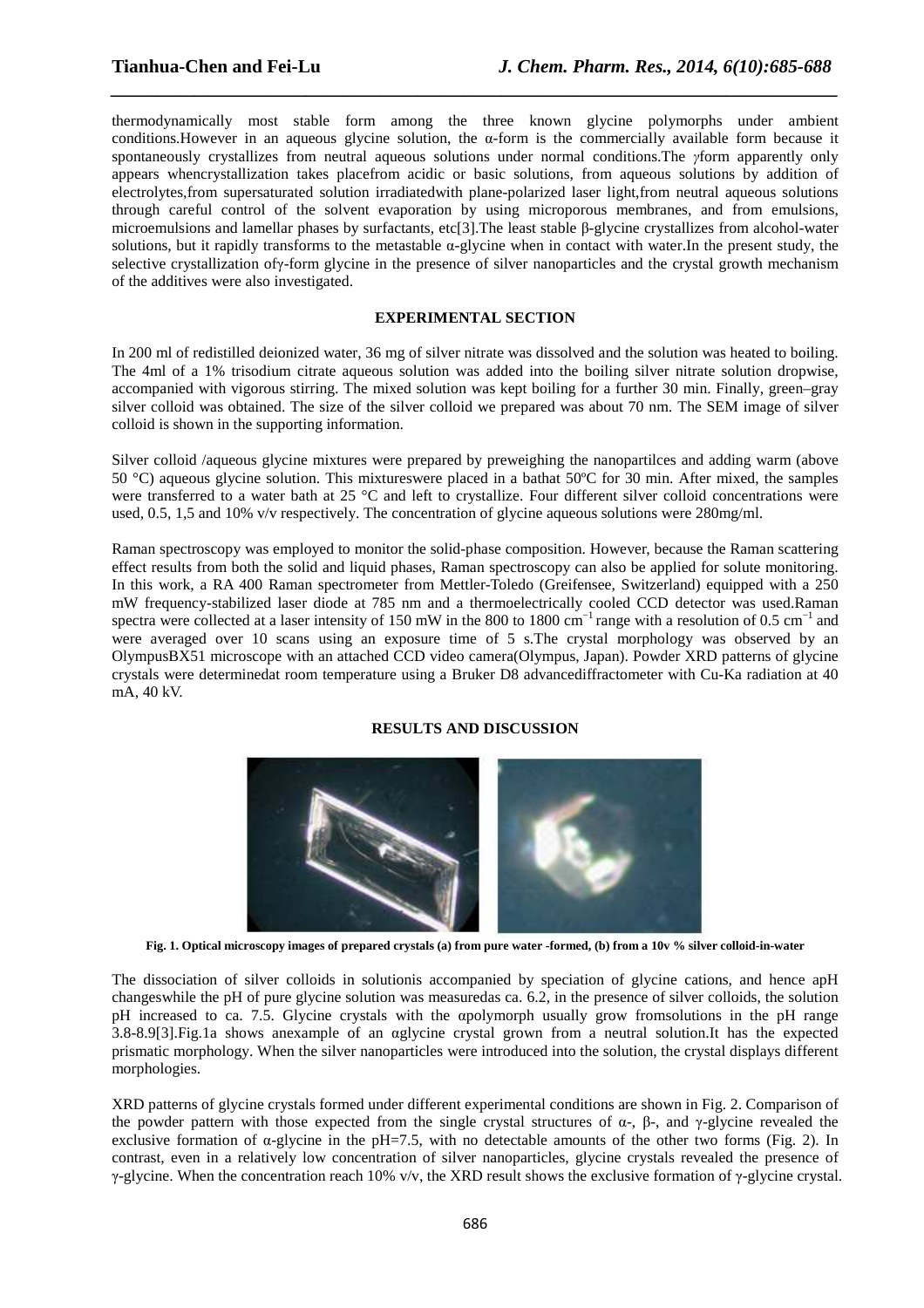It is clearly found that even in a relatively low concentrations, silver nanopartilces can still affect the crystal nucleate.

*\_\_\_\_\_\_\_\_\_\_\_\_\_\_\_\_\_\_\_\_\_\_\_\_\_\_\_\_\_\_\_\_\_\_\_\_\_\_\_\_\_\_\_\_\_\_\_\_\_\_\_\_\_\_\_\_\_\_\_\_\_\_\_\_\_\_\_\_\_\_\_\_\_\_\_\_\_\_*



**Fig. 2 Glycine crystals grown from aqueous solutions in theabsence and the presence of silver colloids: (a) ɑ-Glycine, no additive;(b) ɑ and γ-Glycine from 0.5% (v/v of silver colloid ) ; (c) ɑ and γ-Glycine from 1% (v/v of silver colloid ) ;(d) ɑ and γ-Glycine from 5% (v/v of silver( colloid );(e) γ-Glycine from 10% (v/v of silver colloid )** 

Many references have been reported on the application of additives to stabilize crystal forms. Currently, it is believed that additives operate by adsorption onto crystal facets, which consequently changes the surface free energy and may block sites which are necessary for incorporation of solute into the crystal lattice. This may ultimately result in kinetic and morphological changes



Fig . 3. A representative UV/vis absorption spectra of a :silver colloid (red), b: glycine aqueous solutions in the presence of 10 % v/v of **silver colloid and c : pure glycine solutions** 



**Fig. 4 Raman spectra of aqueous solutions in theabsence and the presence of silver colloids: (a) Glycine solution , no additive;(b)**  Glycinesolution  $(0.5\% \text{ v/v of silver colloid})$ ; (c) Glycinesolution(1% v/v of silver colloid); (d) Glycine solution  $(5\% \text{ v/v of})$ **silver(colloid );(e)Glycine solution (10% v/v of silver colloid )**